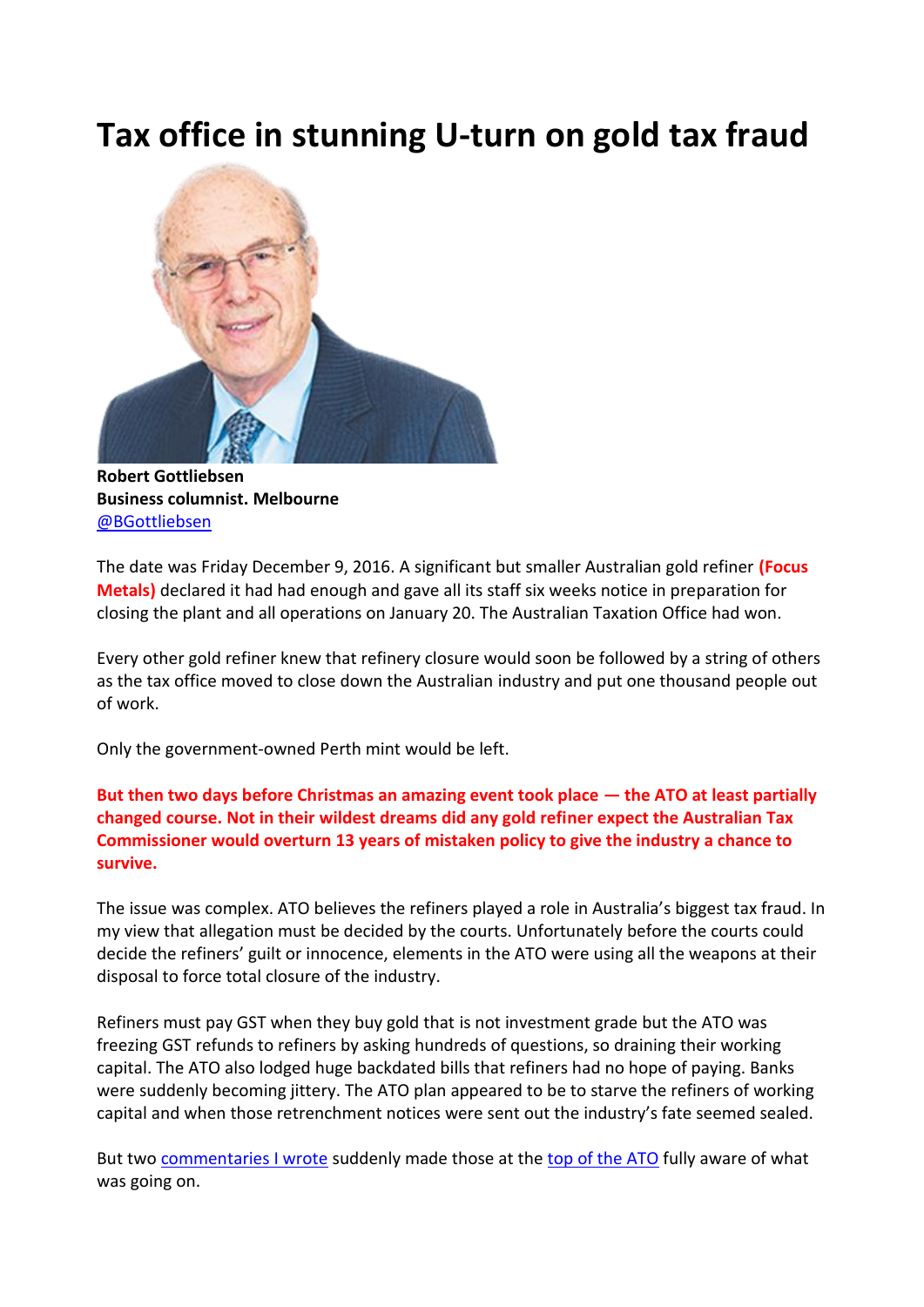Clearly those commentaries had a huge impact but, even so, on Friday, December 23, the refiners were still stunned because Australian Tax Commissioner Chris Jordan had turned full circle. There was no consultation. The ATO backdown to enable the industry to survive came without warning.

To understand how the backdown worked and how Australia's biggest tax fraud was engineered you have to go back to Peter Costello's GST introduction in 2000 when Australia copied the UK system of imposing GST on non-investment grade gold bought by refiners, but no GST on investment grade gold in bars.

Three years later in 2003 the UK was taken to the cleaners because crooks sold non-investment grade gold to refiners for the price of gold plus VAT (our GST). The crooks then pocketed the VAT, rather than giving it to the government, and disappeared. London quickly changed the rules in 2003 but successive Australian treasurers and tax commissioners did nothing. Accordingly we were sitting ducks for a repeat of the British tax frauds so it was no surprise that eventually we were taken to the cleaners.

The long overdue Australian pre-Christmas 2016 ATO measures were similar to the 2003 London measures.

Gold refiners were told that on a voluntary basis they would now be allowed to buy gold with high purity but which was not stamped as investment grade without paying GST — that way the crooks are to be thwarted.

The refiners were shocked but delighted. They did not believe it possible the ATO would change tack because as late as three years ago when the refiners could see that the rate of fraud appeared to be rising they believed the ATO was set to suffer big losses. And so the refiners put to the tax office a proposal that mirrored what the ATO agreed to do on December 23, 2016.

But the tax office rejected the plan in writing. That crazy rejection cost Australian taxpayers up to \$600 million and almost caused the Australian gold refining industry to be shut down. As the refiners saw the fraud taking place they began reporting suspect transactions to Australia's financial intelligence agency — AUSTRAC. The ATO believes that the refiners have been paying GST on gold that did not need refining and so were part of the fraud. The Jordan move allows refiners to buy gold that is not investment grade and bring to investment grade without paying GST on the purchase.

There is still a problem because the ATO has limited knowledge of the refining industry and their latest moves will not work without further amendment and legislative change. Indeed without further changes the Lebanese and other gangs who are currently conducting the fraud will be able to get around the pre-Christmas measures by using Singapore refineries. But it is a good start and the refinery that was set to close on January 20 has withdrawn the retrenchment notices and will stay open.

But the ATO is still playing hard ball by refusing to pay big GST refunds that the refiners believe they are entitled to.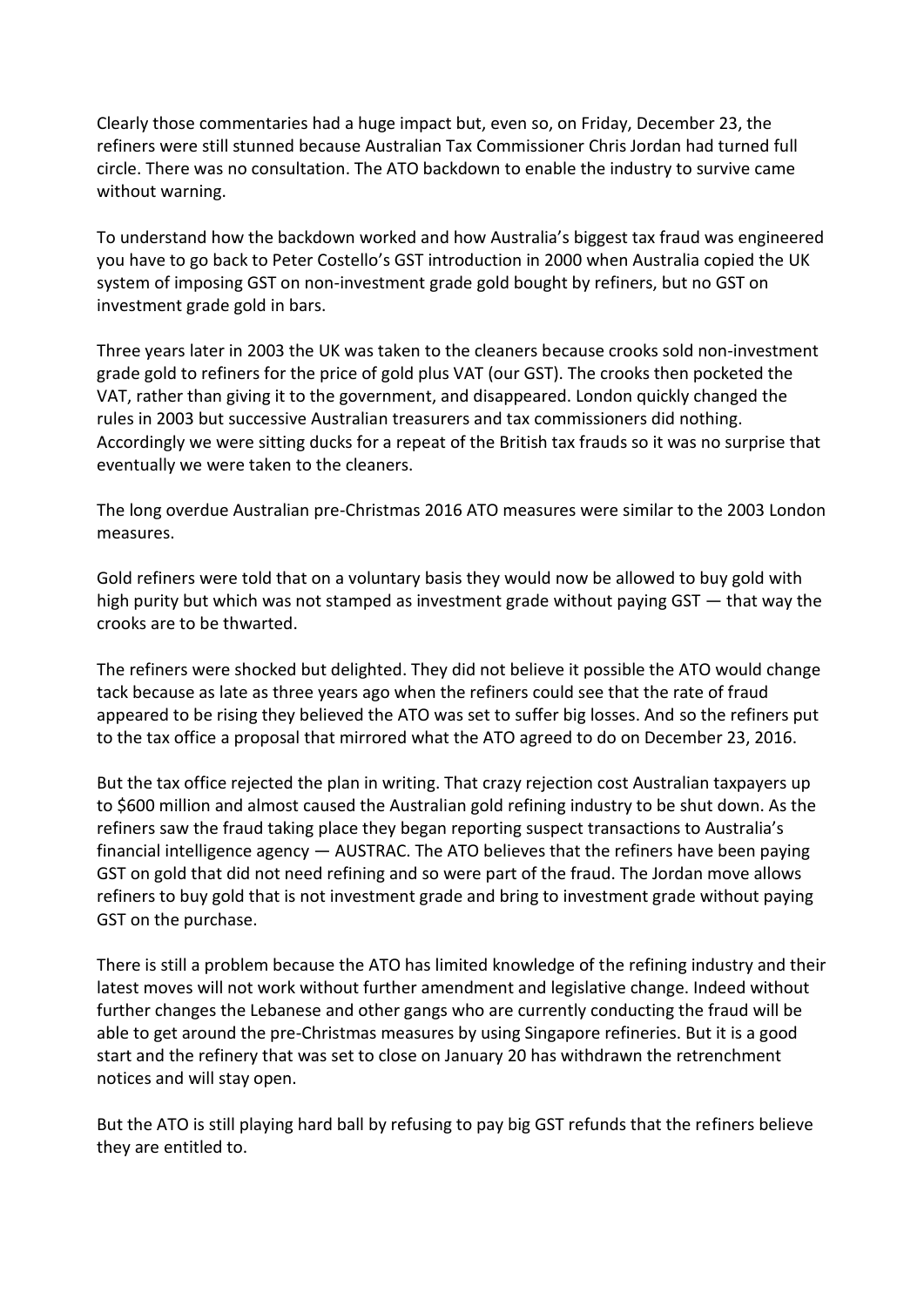What an agonising decision it must have been for tax commissioner Chris Jordan to adopt the refining industry's three-year old solution after the ATO had rejected that solution three years ago.

If the taxation commissioner proceeds with the court cases to try and put blame on the refineries Jordan will have to explain to the judge how the refineries could be guilty given they warned the commissioner in writing that fraud was taking place; gave the ATO a solution which they rejected and reported the suspect transactions to AUSTRAC.

He will have to admit that as a result of not taking the industry's advice, the ATO must take at least a part of the blame for the \$600 million fraud.

Meanwhile on December 27 — four days after the big switch — the Australian Tax Commissioner, commenting in the Australian newspaper, was good enough to confirm my commentaries disclosing that there had been an enormous fraud. But he corrected me whereas I said the fraud involved \$500 million he [increased the figure to \\$610 million.](http://www.theaustralian.com.au/national-affairs/treasury/gold-scam-a-610m-hit-to-taxpayers-as-ato-tries-to-stop-gst-fraud/news-story/fd5cfef76eac2c4b7fa384e0f25cf35e)

But there is another part of the story. The tax commissioner would not be in this sort of mess if he made the Inspector-General of Taxation the **binding appeal avenue** for tax matters.

The existing appeal system, although it recruits outsiders too often, becomes just another arm of the taxation office. And so in gold refining a legally qualified tax executive gave an opinion which at best was controversial and at worst wrong. He then allowed himself to chair the internal tax appeal body that endorsed his opinion.

Had the inspector-general body conducted that review with binding powers the review would have called in gold experts from around the world to test the opinion and the validity of the ATO actions.

Prime Minster Malcolm Turnbull and Treasurer Scott Morrison can't allow this chaos to continue.

We have seen the dramatic admission that fictitious legal reports were used to try and bankrupt Roy Douglass, the hero of Port Hedland productivity improvements. [Jordan withdrew](http://www.theaustralian.com.au/business/opinion/robert-gottliebsen/chris-jordans-last-shot-at-righting-a-wayward-ato/news-story/39035b0d176111c58b61f7083d6b68ea) when the court case opened.

It makes a mockery of the government's attempts to promote innovation.

As I have written previously the answer is simple-----make the inspector-general of tax the binding appeal body. It not only ends the chaos in tax but it is the right thing to do.

Given the experiences of Douglass and gold plus more events in the pipeline the tax commissioner should make it easy for Morrison and Turnbull by advocating the change.

**Link: [http://www.theaustralian.com.au/business/opinion/robert-gottliebsen/tax-office-in](http://www.theaustralian.com.au/business/opinion/robert-gottliebsen/tax-office-in-stunning-uturn-on-gold-tax-fraud/news-story/8044d198378d2adf37dff53b0e581879)[stunning-uturn-on-gold-tax-fraud/news-story/8044d198378d2adf37dff53b0e581879](http://www.theaustralian.com.au/business/opinion/robert-gottliebsen/tax-office-in-stunning-uturn-on-gold-tax-fraud/news-story/8044d198378d2adf37dff53b0e581879)**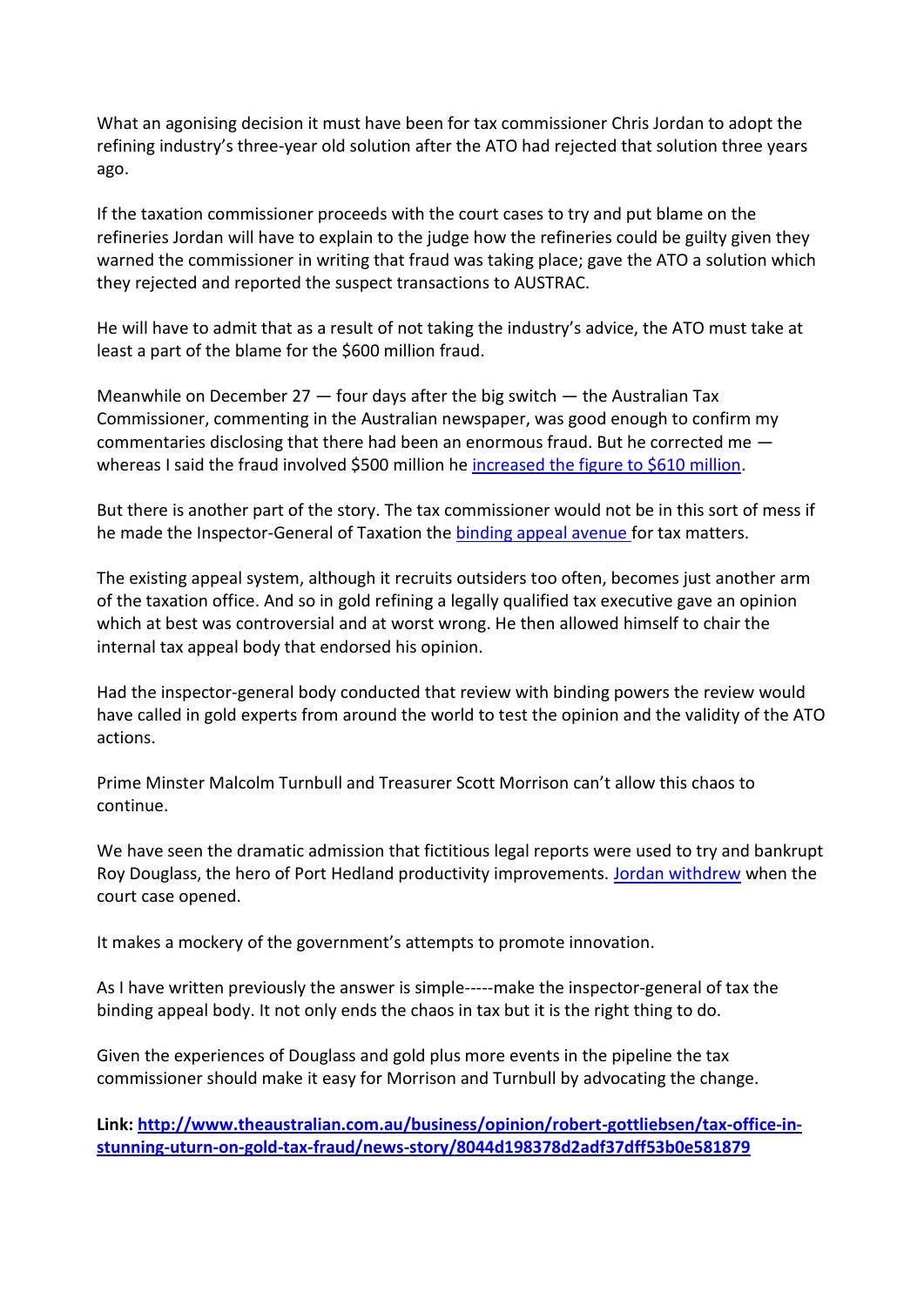

When is the ATO ever going to learn that its job is not to interfere, in any way, with the operations of any business, but to first prove its case in a court of law whereupon, if the court rules in its favour, may then pursue the business?

FLAGSHARE



That's because the ATO has always had a cultural problem in admitting fault with many of the same old faces occupying the same old deck chairs.

And it makes no difference which government is in power because where there is labor and liberal they will never agree on anything constructive.

Looks like these carousel arrangements have been around since Moses parted the sea so the habibi lawyers did not have far to look for a new way to make money.

**FLAGSHARF** 

FLAGSHARE

Paul 2 HOURS AGO

Time to sack all those involved.

Keith 3 HOURS AGO

The Australian refining industry is a scam itself, ask anyone who has had gold refined

FLAGSHARE

Ian 4 HOURS AGO

Bloody arrogant know it all public servants. Jordan and his colleagues should be sacked and not receive their pension entitlements.

Phil 5 HOURS AGO

Hey one person can change the world after all! Well done.

FLAGSHARE

**FLAGSHARF**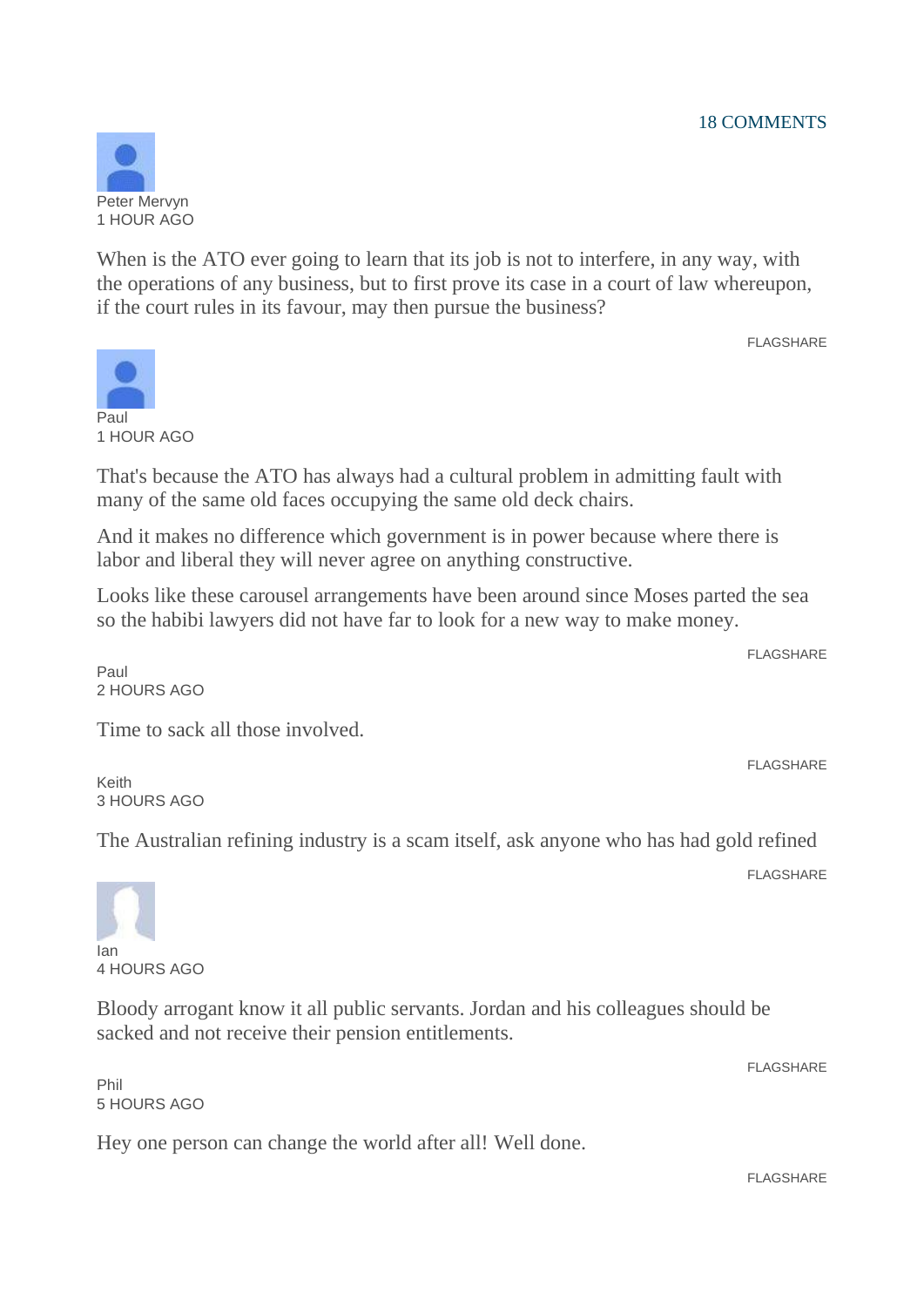**Warwick** 5 HOURS AGO

Onya Robert. hope you get a hearing with ScoMo to promote the IGoT's role.

FLAGSHARE

FLAGSHARE

George 5 HOURS AGO

Good man...

Tim 7 HOURS AGO

Robert, well done and please keep fighting for common sense.

**FLAGSHARE** 

Happyj 8 HOURS AGO

The quandary is whether gold is money or a commodity. IMO it is money. and about at this point the river runs very deep and murky. Yet there is precedent because Gov. Macquarie released silver coins in 1809. He saved the colony from bankruptcy. But not all were happy, cause the colony ran on IOU's. So Macquarie was hated in high places.

FLAGSHARE

Tony 8 HOURS AGO

It's common knoweldge that the current Commissioner of Taxation and Inspector General of Taxation (IGoT) don't really see eye to eye. A penny for Mr Jordan's thoughts on the suggestion that his team have to work daily with the IGoT and that his people's work would be subject to binding IGoT review!

FLAGSHARE

**Roger** 8 HOURS AGO

@Tony I think Jordan is part of the problem. Having seen him perform for Parliamentary committees, he clearly enjoys being in the public limelight. I preferred it when Commissioners for Taxation were more bureaucrats and less show pony. Have a look at the picture accompanying this article.

FLAGSHARE